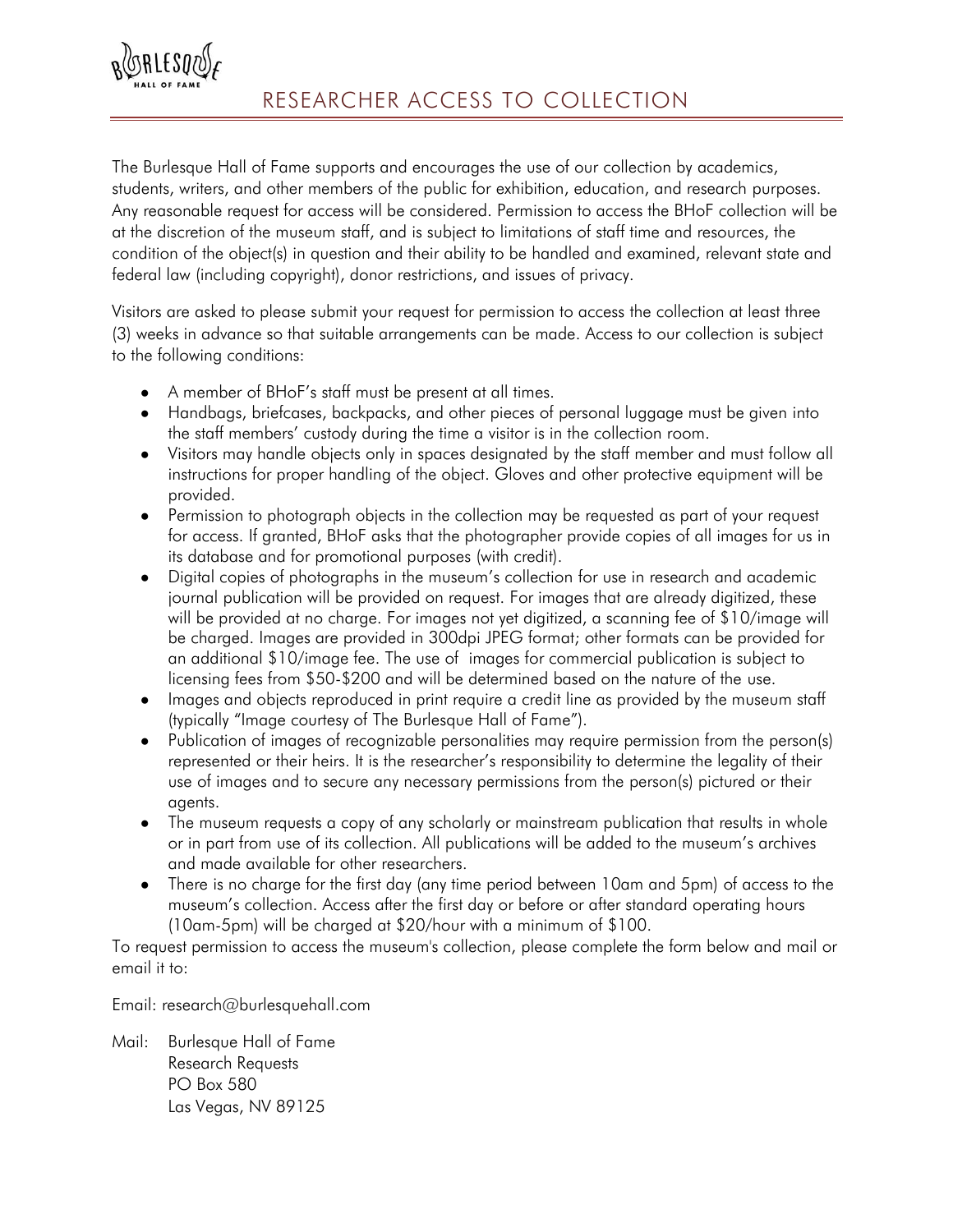

## RESEARCHER ACCESS TO COLLECTION

## REQUEST FOR COLLECTION ACCESS

| Name:                                                    |                                                    |  |
|----------------------------------------------------------|----------------------------------------------------|--|
| Title:                                                   |                                                    |  |
| Affiliation:<br>(if applicable)                          |                                                    |  |
| Address:                                                 |                                                    |  |
| City/State/Zip:<br>(or Province/Mail Code if outside US) |                                                    |  |
| Country:                                                 |                                                    |  |
|                                                          | What dates/times would you like to arrange access? |  |

Please describe your project:

What parts of the collection do you wish to access?

Please include a brief bio of yourself: